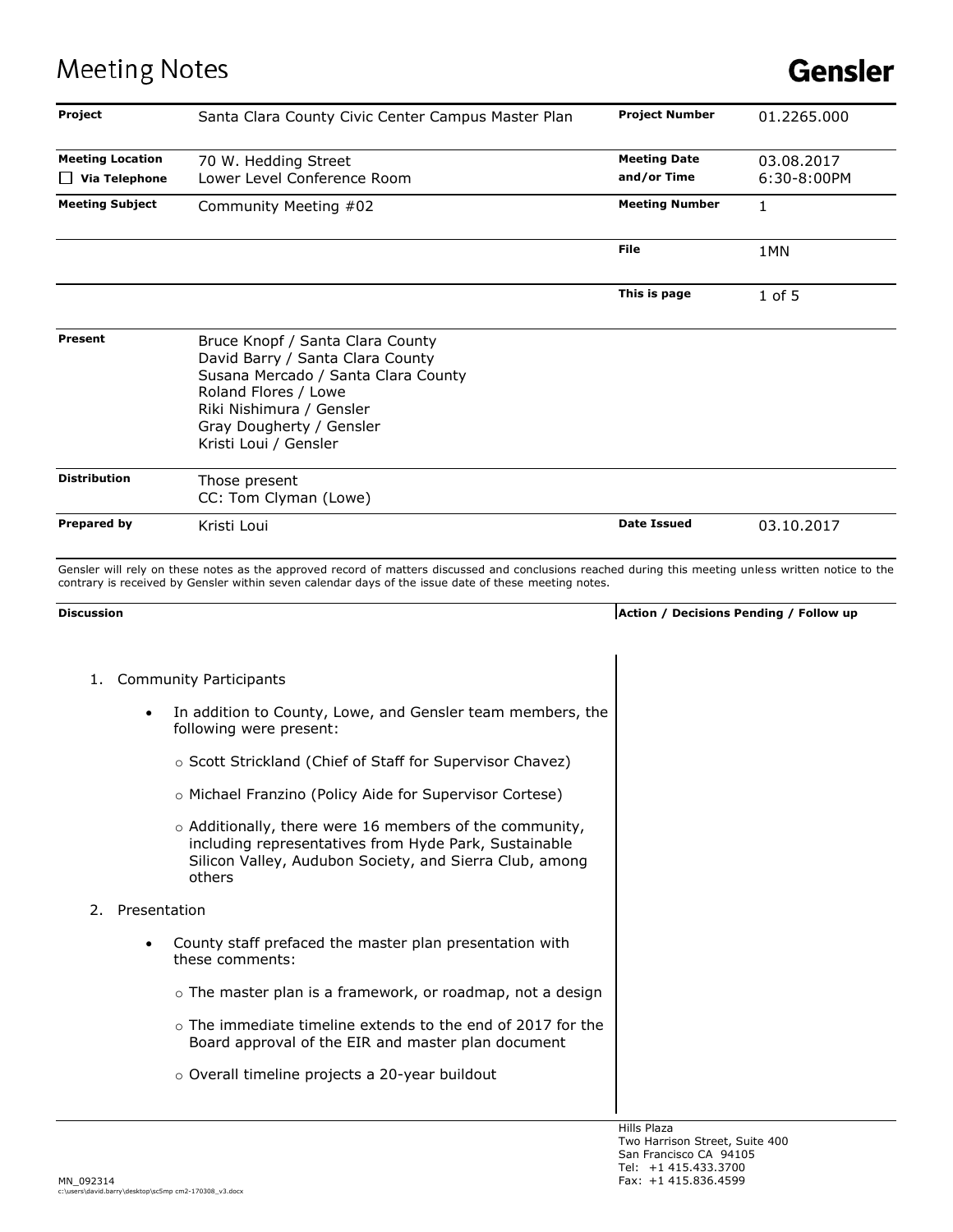| Project             | Santa Clara County Civic Center Campus Master Plan                                                                                                                                                                                                                                                                                     | <b>Project Number</b>                  | 01.2265.000 |
|---------------------|----------------------------------------------------------------------------------------------------------------------------------------------------------------------------------------------------------------------------------------------------------------------------------------------------------------------------------------|----------------------------------------|-------------|
| <b>Meeting Date</b> | 03.08.2017<br>6:30-8:00PM                                                                                                                                                                                                                                                                                                              | This is page                           | 2 of 5      |
| <b>Discussion</b>   |                                                                                                                                                                                                                                                                                                                                        | Action / Decisions Pending / Follow up |             |
|                     | o The refined master plan incorporates comments from the<br>November 2016 community and Board meetings, as well as<br>input from other organizations, such as SPUR, Sustainable<br>Silicon Valley, City of San Jose, VTA, and others                                                                                                   |                                        |             |
|                     | o A scoping meeting for the NOP process will take place on<br>March 21, 2017 in Room 157.                                                                                                                                                                                                                                              |                                        |             |
|                     | o The Board of Supervisors meeting will take place on March<br>14, 2017. The agenda has not yet been posted.                                                                                                                                                                                                                           |                                        |             |
| 3.                  | Questions and Comments                                                                                                                                                                                                                                                                                                                 |                                        |             |
|                     | 1. Q: What will be done regarding the traffic impact the master<br>plan will have on the surrounding residential neighborhood?                                                                                                                                                                                                         |                                        |             |
|                     | A: The traffic impact will be analyzed as part of the CEQA<br>process.                                                                                                                                                                                                                                                                 |                                        |             |
|                     | 2. C: Currently, in the surrounding neighborhood, noise can be<br>heard from amplified events on the plaza fronting 70 W.<br>Hedding, especially on weekends. There are concerns<br>regarding the new entry plaza in the master plan design.                                                                                           |                                        |             |
|                     | A: Noise impacts will be analyzed as part of the CEQA<br>process.                                                                                                                                                                                                                                                                      |                                        |             |
|                     | 3. C: VTA should consider moving the VTA station north to<br>Hedding.                                                                                                                                                                                                                                                                  |                                        |             |
|                     | A: As part of the master plan process, the design team has<br>had discussions with the VTA regarding this matter.<br>Relocation of the VTA station is not within the control of the<br>County, so is not being incorporated into the Master Plan, but<br>discussions with VTA are ongoing. There is a significant cost<br>implication. |                                        |             |
|                     | 4. Q: What are the boundaries of the area described in the<br>NOP?                                                                                                                                                                                                                                                                     |                                        |             |
|                     | A: The NOP consultants will draw the boundaries of the areas<br>affected by the project, which will extend beyond the<br>boundary of the project area. These affected area boundaries<br>will vary by issue and development of these areas is part of<br>the intent of the NOP scoping meeting.                                        |                                        |             |
|                     | 5. Q: Does the NOP process allow opportunity for the<br>community to voice their concerns?                                                                                                                                                                                                                                             |                                        |             |
|                     | A: Yes, this begins with the scoping meeting, scheduled for<br>March 21, 2017.                                                                                                                                                                                                                                                         |                                        |             |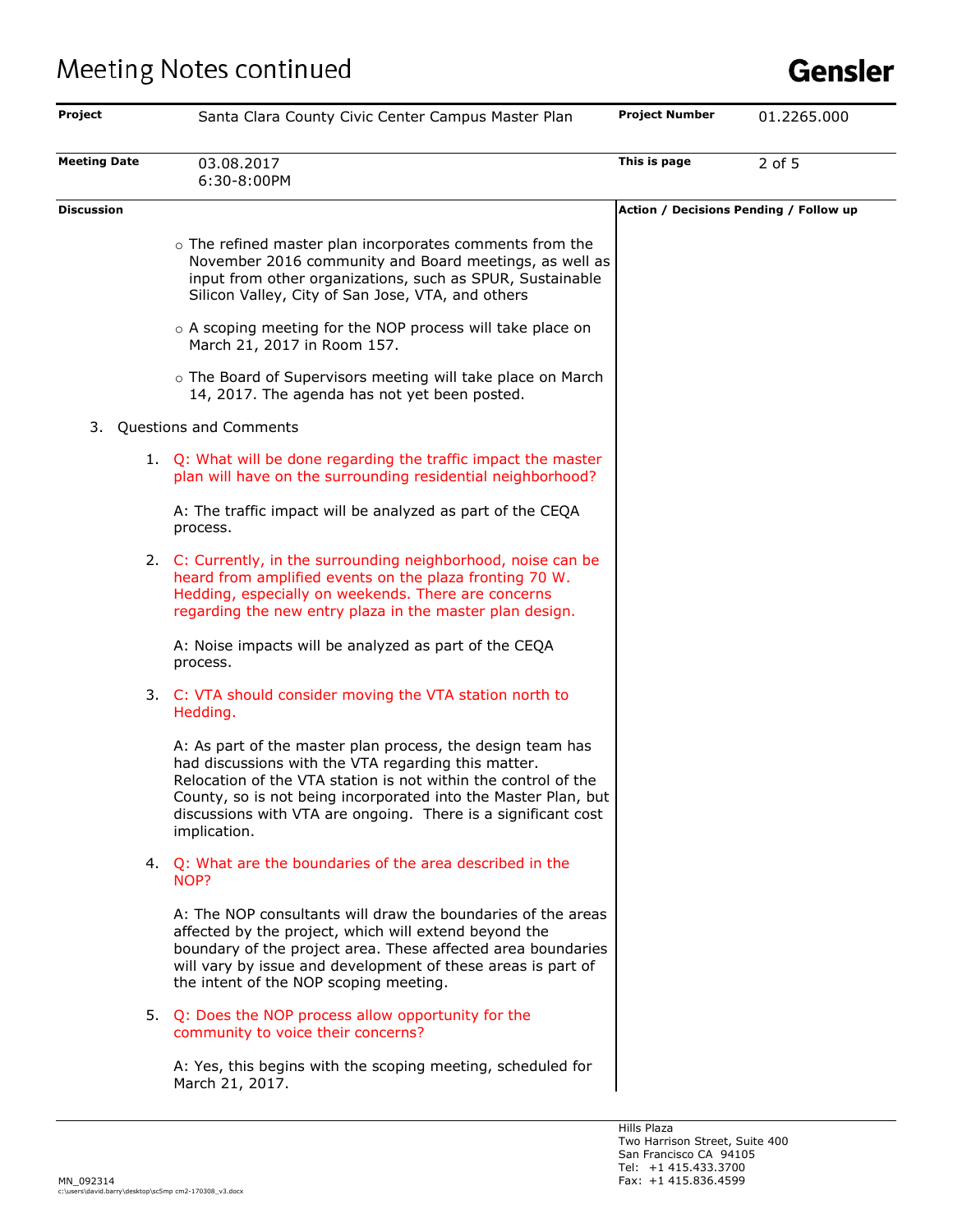| Project             | Santa Clara County Civic Center Campus Master Plan                                                                                                                                                                                                                                                                                                                           | <b>Project Number</b>                  | 01.2265.000 |
|---------------------|------------------------------------------------------------------------------------------------------------------------------------------------------------------------------------------------------------------------------------------------------------------------------------------------------------------------------------------------------------------------------|----------------------------------------|-------------|
| <b>Meeting Date</b> | 03.08.2017<br>6:30-8:00PM                                                                                                                                                                                                                                                                                                                                                    | This is page                           | 3 of 5      |
| <b>Discussion</b>   |                                                                                                                                                                                                                                                                                                                                                                              | Action / Decisions Pending / Follow up |             |
|                     | 6. Q: The existing jail has already impacted the neighborhood<br>by driving out retail from North First Street. How will this<br>project help bring back neighborhood retail? Can bail bond<br>and lawyer store fronts be co-located with the Civic Center so<br>that neighborhood-serving retail can return to North First?                                                 |                                        |             |
|                     | A: Site D, south of Hedding along North First Street, includes<br>future private development opportunities, which could<br>include retail. The Amenity Hub is planned to include<br>incidental retail such as a café. Civic functions on county land<br>are self-entitled. Anything more than incidental retail would<br>be subject to City of San Jose zoning and approval. |                                        |             |
|                     | 7. Q: There are pros and cons to consolidation of County<br>services. We are worried about visitors and users of some of<br>these services. Can you provide a list?                                                                                                                                                                                                          |                                        |             |
|                     | A: Most of these departments and services are already<br>located at the Civic Center location. Additional departments<br>include: Probation services from Charcot, Public Defender,<br>and the administrative functions of the Social Services<br>Agency.                                                                                                                    |                                        |             |
|                     | 8. C: I'm thrilled to see resource and efficiency savings for<br>items such as solar and carbon as part of the sustainability<br>strategy.                                                                                                                                                                                                                                   |                                        |             |
|                     | 9. Q: Can you tell me more about stormwater retention as it<br>relates to the master plan?                                                                                                                                                                                                                                                                                   |                                        |             |
|                     | A: Stormwater will be retained on site per code requirements<br>(C.3). The design team is investigating opportunities for<br>limited stormwater retention on-site to provide for on-site<br>reuse during the winter months.                                                                                                                                                  |                                        |             |
|                     | 10. C: I am supportive of the water strategies you have shown<br>for the master plan.                                                                                                                                                                                                                                                                                        |                                        |             |
|                     | 11. Q: Doesn't the County already have all the solar it needs in<br>its existing facilities?                                                                                                                                                                                                                                                                                 |                                        |             |
|                     | A: The County is investigating many strategies for energy<br>conservation and generation. On-site solar generation is a<br>part of that.                                                                                                                                                                                                                                     |                                        |             |
|                     | 12. C: Some people couldn't get in to this meeting.                                                                                                                                                                                                                                                                                                                          |                                        |             |
|                     | A: We will ensure the next meeting has full accessibility.                                                                                                                                                                                                                                                                                                                   |                                        |             |
|                     | 13. C: The Civic Center already has a plaza. You should make the<br>existing one more vibrant before designing new ones.                                                                                                                                                                                                                                                     |                                        |             |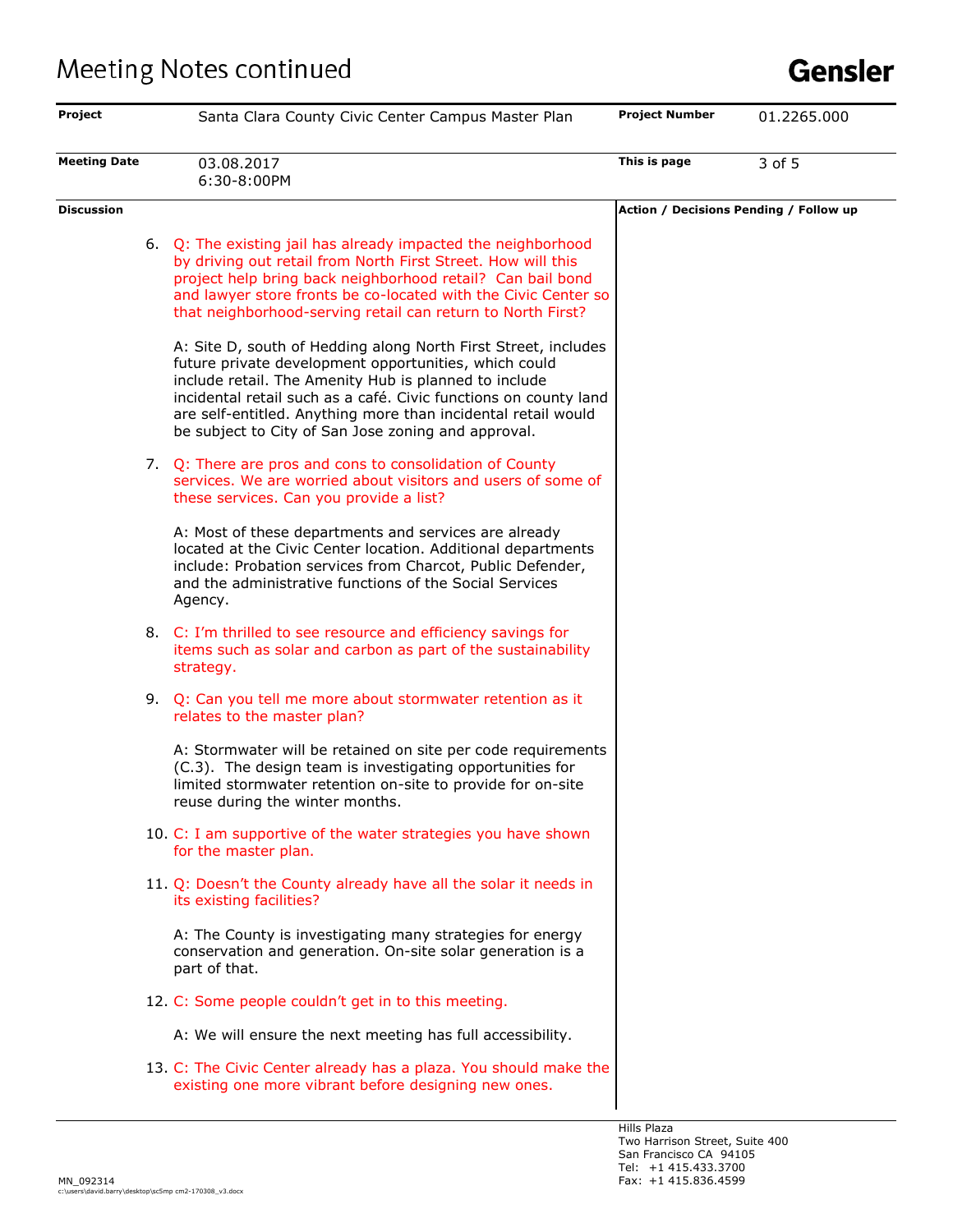| <b>Project</b>      |       | Santa Clara County Civic Center Campus Master Plan                                                                                                                                                                                                                                                                                                                                                                                                                                                                                    | <b>Project Number</b> | 01.2265.000                            |
|---------------------|-------|---------------------------------------------------------------------------------------------------------------------------------------------------------------------------------------------------------------------------------------------------------------------------------------------------------------------------------------------------------------------------------------------------------------------------------------------------------------------------------------------------------------------------------------|-----------------------|----------------------------------------|
| <b>Meeting Date</b> |       | 03.08.2017<br>6:30-8:00PM                                                                                                                                                                                                                                                                                                                                                                                                                                                                                                             | This is page          | 4 of 5                                 |
| <b>Discussion</b>   |       | A: The new plazas in the master plan are concepts which will<br>be refined as development progresses. These plazas are<br>intended to be central and integral to the Civic functions,<br>north of Hedding Street. The existing plaza south of Hedding<br>will not be within the proposed bounds of the new Civic<br>Center.                                                                                                                                                                                                           |                       | Action / Decisions Pending / Follow up |
|                     |       | 14. C: Save the old oak trees along Hedding Street.                                                                                                                                                                                                                                                                                                                                                                                                                                                                                   |                       |                                        |
|                     |       | A: We are making every effort to retain all significant,<br>mature and healthy trees on-site, especially oak trees.                                                                                                                                                                                                                                                                                                                                                                                                                   |                       |                                        |
|                     |       | 15. Q: Isn't distribution more resilient than consolidation of<br>services?                                                                                                                                                                                                                                                                                                                                                                                                                                                           |                       |                                        |
|                     |       | A: We are not trying to consolidate services that don't make<br>sense to be together. We are consolidating services that will<br>be more efficient if co-located. These services are mostly<br>administrative and do not include any services that are<br>delivered directly; those remain distributed around the<br>county, where the clients are. Consolidation of services is<br>critical to the effective delivery of those services. Resiliency<br>measures will be designed into the Civic Center systems at<br>the new campus. |                       |                                        |
|                     |       | 16. C: Bird safety needs to be taken into consideration. Look at<br>proven methods and examples of how to make a bird-safe<br>building.                                                                                                                                                                                                                                                                                                                                                                                               |                       |                                        |
|                     |       | A: We have received the information you have previously<br>shared with us on this issue and will investigate appropriate<br>ways to integrate these measures as the design progresses.<br>The images shown do not reflect any building related design<br>work.                                                                                                                                                                                                                                                                        |                       |                                        |
|                     | land? | 17. Q: Who permits retail uses on the site? Can we be assured<br>that there will be no liquor or bail bond stores on County                                                                                                                                                                                                                                                                                                                                                                                                           |                       |                                        |
|                     |       | A: The County will select the tenants for the Civic Center site<br>and it will not include these uses.                                                                                                                                                                                                                                                                                                                                                                                                                                |                       |                                        |
|                     |       | 18. Q: Will CEQA study property value impacts?                                                                                                                                                                                                                                                                                                                                                                                                                                                                                        |                       |                                        |
|                     |       | A: There is no decision at this time. This should be<br>investigated at the scoping meeting March 21, 2017.                                                                                                                                                                                                                                                                                                                                                                                                                           |                       |                                        |
|                     |       | 19. Q: Are the jobs referred to in the NOP net or gross?                                                                                                                                                                                                                                                                                                                                                                                                                                                                              |                       |                                        |
|                     |       | A: These jobs are part of the Urban Village overlay, which<br>encompasses a larger area adjacent to North First Street,<br>including the southern half of Site D. The City of San Jose will                                                                                                                                                                                                                                                                                                                                           |                       |                                        |